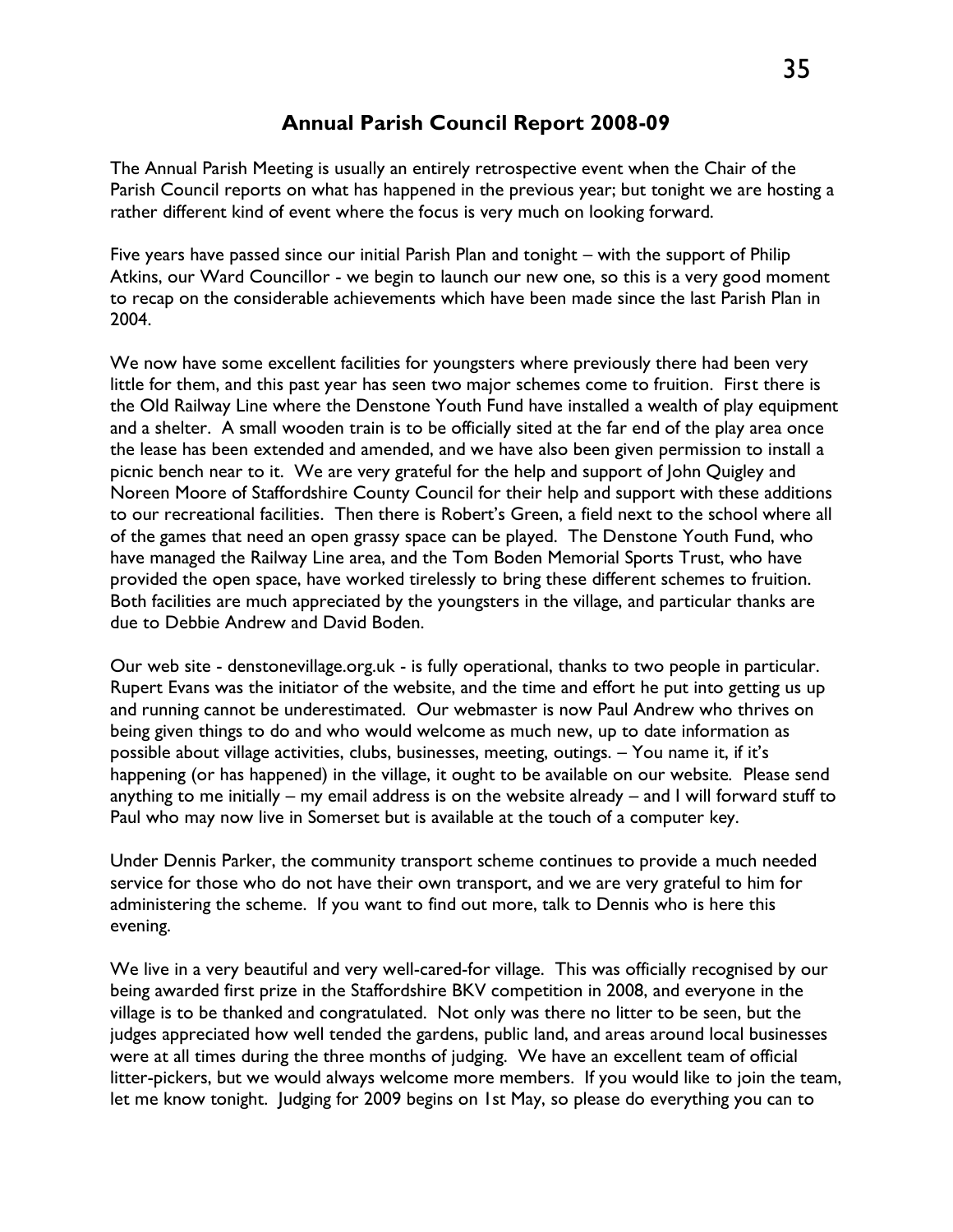help in terms of not dropping litter, picking up after your dogs and even putting stray bits of litter that you may find into your own bins!

One area which caused real concern five years ago was the speed and density of traffic within the village, particularly along College Road which for a substantial section of its length had no footway. Thanks to the hard work of the Traffic Calming group, ably led by Joe Lewis and Caroline Salt, to the generosity of Denstone College and JCB, and to the commitment of Richard Rayson of Staffordshire Highways, the village is now a very different and very much safer place to walk and drive through. We still need to have the crossings marked properly by the school and along College Road, but Phase One is as good as complete and is a tremendous success. At some point in the not too distant future, we need to draw up plans for a possible Phase Two.

In the 2004 village questionnaire, local residents made known their desire to be able to buy fresh local produce. A mere five years later, The Denstone Farm Shop and cafe, run by Emma and Rupert Evans, is going from strength to strength, offering a wide range of local produce and winning numerous awards for the quality of its products. We congratulate Rupert and Emma on what they have accomplished; it shows what a Parish Plan can help to create.

So far so very good on what came of our last Parish Plan during the last twelve months, but what else has the Parish Council been doing? A great deal, is the answer, and I will take you as succinctly as I can through some of the most important issues we have dealt with.

Noise pollution, particularly at night, became a significant problem in the vicinity of the stockyard above the JCB factory, but JCB listened carefully to our concerns and have gone quite some way to resolving the problem for Stubwood residents. As far as Stubwood Tankers are concerned, we are actively monitoring the situation and reporting any concerns to the various authorities who are currently dealing with this issue. Another ongoing issue in which we have been involved for some years is that of Alton Towers' traffic, but in December 2008, the Merlin Group announced that there would be no new vehicular access route within the next ten years as the number of visitors was not increasing; so that would appear to be that.

Parking in the centre of the village continues to be a problem, with the Village Hall, the school, the tennis and bowls club, and The Tavern all attracting a significant number of cars to the heart of the village at different times of almost every day. We do need a larger car park, but finding suitable land for one is not easy. In Oak Road, residents sometimes have problems accessing their driveways because of parked cars, and we did discuss whether we should have double yellow lines along one kerb. We discovered that we would only be allowed to have double yellow lines along both kerbs, however, so have put this plan on hold for the time being, feeling that it would penalise the residents and their visitors at some times as much as it would help them at others. We were also asked to find land suitable for use as an allotment, and have been able to discover someone with part of a large garden they were happy to have used for this purpose. We have also been offered the use of part of another garden, if anyone is interested. Please do let the Parish Clerk know if you have any land you are prepared to let other villagers grow vegetables in, as I am sure that we will have more applicants for allotments in the years ahead.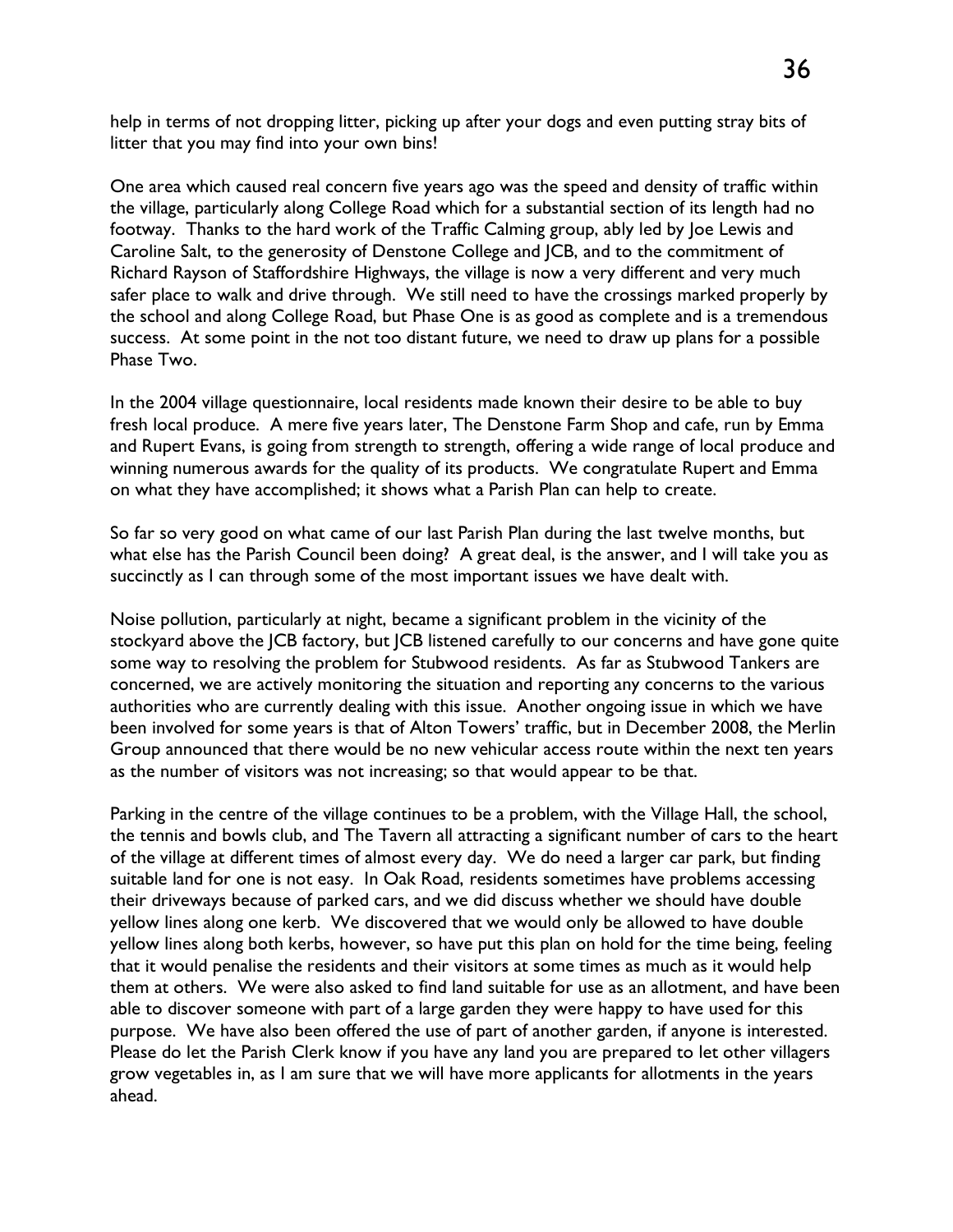We have recently appointed John Jilbert as our new village lengsthman and welcome him warmly to his new position. Many thanks, too, to Peter Robotham, our previous lengsthman who did a fine job. We are very pleased that Peter will continue to be in charge of checking the safety of the two Youth Fund play areas.

As far as the parish church is concerned, we have welcomed our new vicar, John Richardson, and Celia his wife to the village, and we hope that they will be happy here. We supported the church's Flower Festival when Councillor Anne Ratcliffe created the display for the lynch gate on our behalf, and during the course of this year, we have had several discussions about the Church Room - which is at present owned by the church and administered by the diocese regarding whether some community use could be made of it, as well as our being able to benefit from a possible parking area in front of it.

What else has happened? Stubwood now actually has its village signs, we have bought the two telephone kiosks from BT so now have to decide what we do with them, and five new hawthorns have been planted along College Road to replace the old ones which were either diseased or growing at an increasingly alarming angle. Thanks to Fred and Anne Ratcliffe for that very valuable work.

So let me finish by coming back to where I started and to what will be our new Parish Plan. We have, as yet, no idea at all what it will say, as its contents will be determined by you, the residents of the village, and how you respond to the questionnaire that every household will receive this summer. The proposed questionnaire is displayed here tonight, but we welcome your thoughts on it. Have we asked the right questions? Are there areas we have included which don't need to be there? Are there issues you feel strongly about which you would like other villagers to think about? Please put any comments on the Post-it notes provided, and the Steering Committee will look at them very carefully. Please also talk to the representatives of all of the organisations who are here this evening to find out what they have done for us already or what they could do in the future. Tonight is the beginning of a process which really does allow you not only to have your say but to affect directly the direction we take over the next five years. Think of the Traffic Calming measures, the Play areas and the Farm Shop if you need any proof that Parish Plans can and do change life for the better, and we as a Parish Council will, with your support and encouragement, do our best for the good of the community. If you would like to be even more involved in shaping these changes, please speak to the Parish Clerk about joining the Vital Villages group. These people are the ones who turn the recommendations of the questionnaire into action plans, and they would value some new members who would bring fresh eyes and a fresh perspective to the future of the village. The present Vital Villages group have done a really excellent job, though, and I do thank them for all that they have achieved.

Without turning this into the Oscars, I would also like to convey my thanks to the Parish Councillors who have, without exception, been absolutely tremendous and who have put immense energy and endless time into effecting those changes which seemed appropriate, whilst putting a brake on others. I am extremely grateful for their help, advice and support, and what some of us may lack in experience in the role, we aim to compensate for in commitment and enthusiasm. The experience element will come! The greatest thanks, though, go to Bob Beaumont, our Parish Clerk, without whom little would happen. He is a fount of knowledge